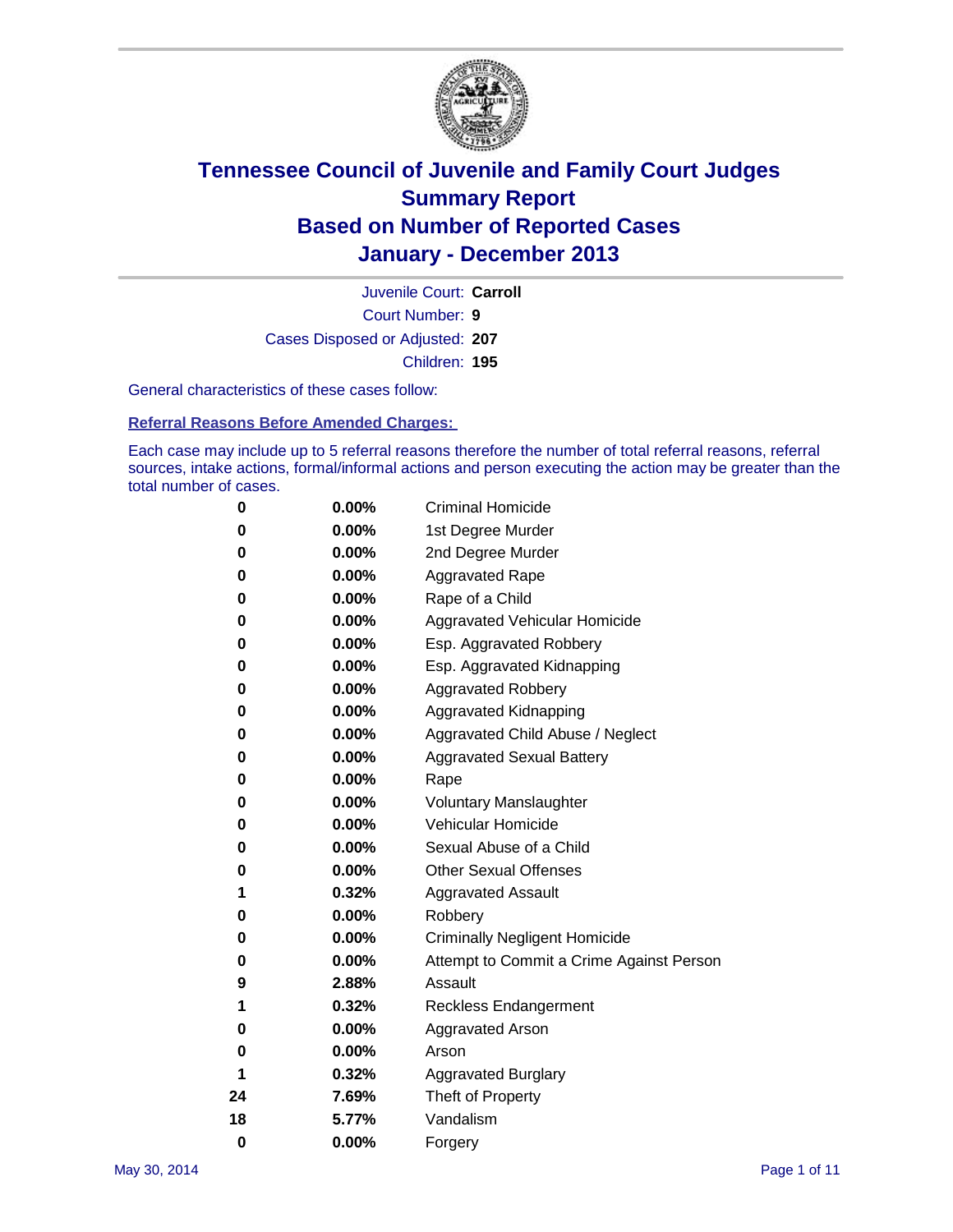

Court Number: **9** Juvenile Court: **Carroll** Cases Disposed or Adjusted: **207** Children: **195**

#### **Referral Reasons Before Amended Charges:**

Each case may include up to 5 referral reasons therefore the number of total referral reasons, referral sources, intake actions, formal/informal actions and person executing the action may be greater than the total number of cases.

| 0           | 0.00%    | <b>Worthless Checks</b>                                     |
|-------------|----------|-------------------------------------------------------------|
| 0           | 0.00%    | Illegal Possession / Fraudulent Use of Credit / Debit Cards |
| 10          | 3.21%    | <b>Burglary</b>                                             |
| 0           | 0.00%    | Unauthorized Use of a Vehicle                               |
| $\bf{0}$    | 0.00%    | <b>Cruelty to Animals</b>                                   |
| 0           | 0.00%    | Sale of Controlled Substances                               |
| 5           | 1.60%    | <b>Other Drug Offenses</b>                                  |
| $\mathbf 2$ | 0.64%    | <b>Possession of Controlled Substances</b>                  |
| 0           | $0.00\%$ | <b>Criminal Attempt</b>                                     |
| 1           | 0.32%    | Carrying Weapons on School Property                         |
| 1           | 0.32%    | Unlawful Carrying / Possession of a Weapon                  |
| 1           | 0.32%    | <b>Evading Arrest</b>                                       |
| 0           | 0.00%    | Escape                                                      |
| 0           | 0.00%    | Driving Under Influence (DUI)                               |
| 7           | 2.24%    | Possession / Consumption of Alcohol                         |
| $\bf{0}$    | 0.00%    | Resisting Stop, Frisk, Halt, Arrest or Search               |
| 0           | 0.00%    | <b>Aggravated Criminal Trespass</b>                         |
| 0           | $0.00\%$ | Harassment                                                  |
| 0           | 0.00%    | Failure to Appear                                           |
| 0           | 0.00%    | Filing a False Police Report                                |
| 0           | $0.00\%$ | Criminal Impersonation                                      |
| 4           | 1.28%    | <b>Disorderly Conduct</b>                                   |
| 5           | 1.60%    | <b>Criminal Trespass</b>                                    |
| 0           | $0.00\%$ | <b>Public Intoxication</b>                                  |
| 0           | 0.00%    | Gambling                                                    |
| 151         | 48.40%   | Traffic                                                     |
| $\mathbf 0$ | $0.00\%$ | <b>Local Ordinances</b>                                     |
| 5           | 1.60%    | Violation of Wildlife Regulations                           |
| 0           | 0.00%    | Contempt of Court                                           |
| 1           | 0.32%    | Violation of Probation                                      |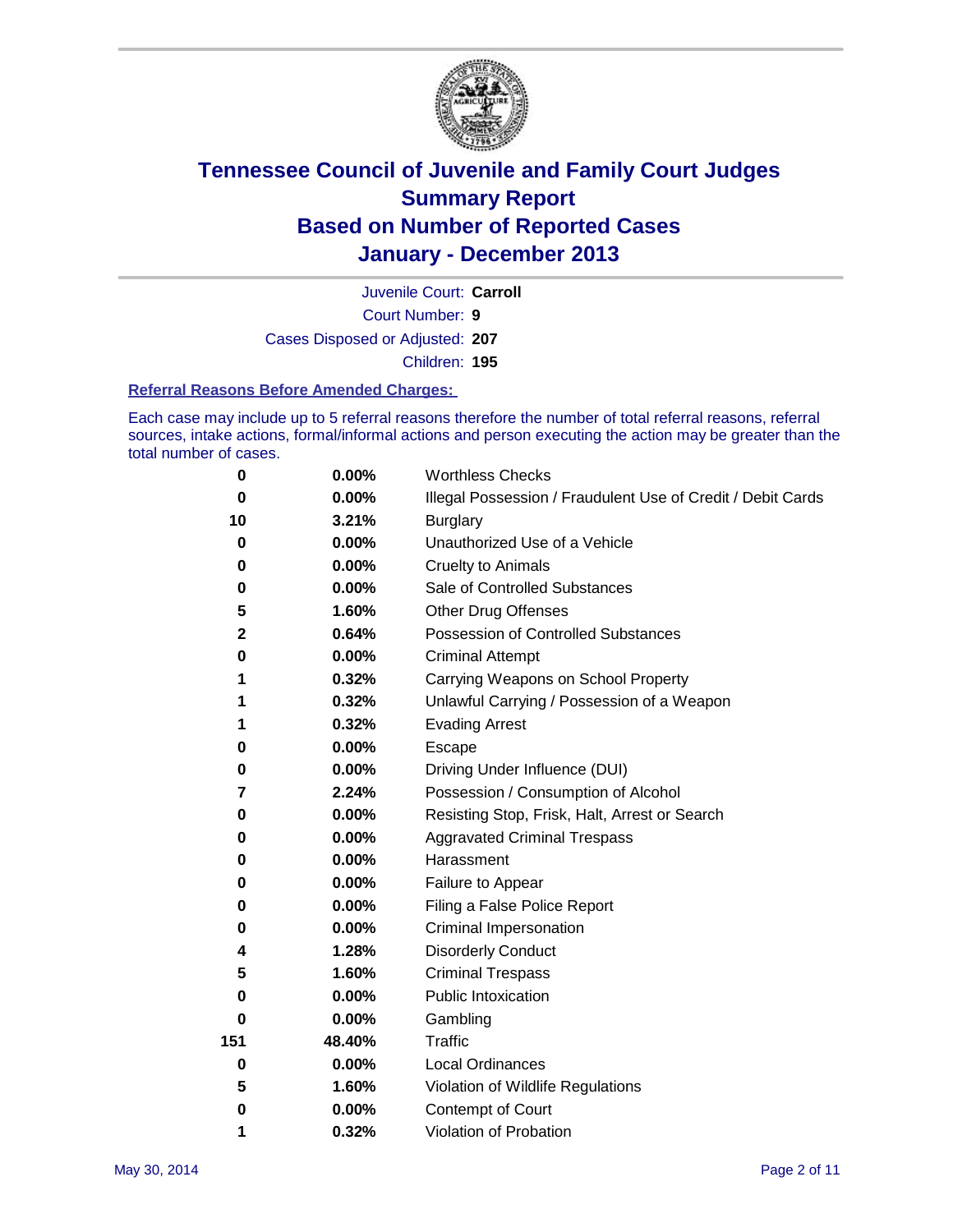

Court Number: **9** Juvenile Court: **Carroll** Cases Disposed or Adjusted: **207** Children: **195**

#### **Referral Reasons Before Amended Charges:**

Each case may include up to 5 referral reasons therefore the number of total referral reasons, referral sources, intake actions, formal/informal actions and person executing the action may be greater than the total number of cases.

| 0            | 0.00%    | Violation of Aftercare                 |
|--------------|----------|----------------------------------------|
| 10           | 3.21%    | Unruly Behavior                        |
| 12           | 3.85%    | Truancy                                |
| $\mathbf 2$  | 0.64%    | In-State Runaway                       |
| $\bf{0}$     | 0.00%    | Out-of-State Runaway                   |
| 3            | 0.96%    | Possession of Tobacco Products         |
| 0            | 0.00%    | Violation of a Valid Court Order       |
| $\mathbf{2}$ | 0.64%    | Violation of Curfew                    |
| 0            | $0.00\%$ | Sexually Abused Child                  |
| 0            | 0.00%    | <b>Physically Abused Child</b>         |
| 30           | 9.62%    | Dependency / Neglect                   |
| $\bf{0}$     | $0.00\%$ | <b>Termination of Parental Rights</b>  |
| 0            | $0.00\%$ | <b>Violation of Pretrial Diversion</b> |
| 1            | 0.32%    | Violation of Informal Adjustment       |
| 0            | 0.00%    | <b>Judicial Review</b>                 |
| 0            | $0.00\%$ | <b>Administrative Review</b>           |
| 0            | $0.00\%$ | <b>Foster Care Review</b>              |
| 0            | 0.00%    | Custody                                |
| 0            | 0.00%    | Visitation                             |
| 0            | 0.00%    | Paternity / Legitimation               |
| 0            | 0.00%    | <b>Child Support</b>                   |
| 0            | 0.00%    | <b>Request for Medical Treatment</b>   |
| 0            | 0.00%    | <b>Consent to Marry</b>                |
| 5            | 1.60%    | Other                                  |
| 312          | 100.00%  | <b>Total Referrals</b>                 |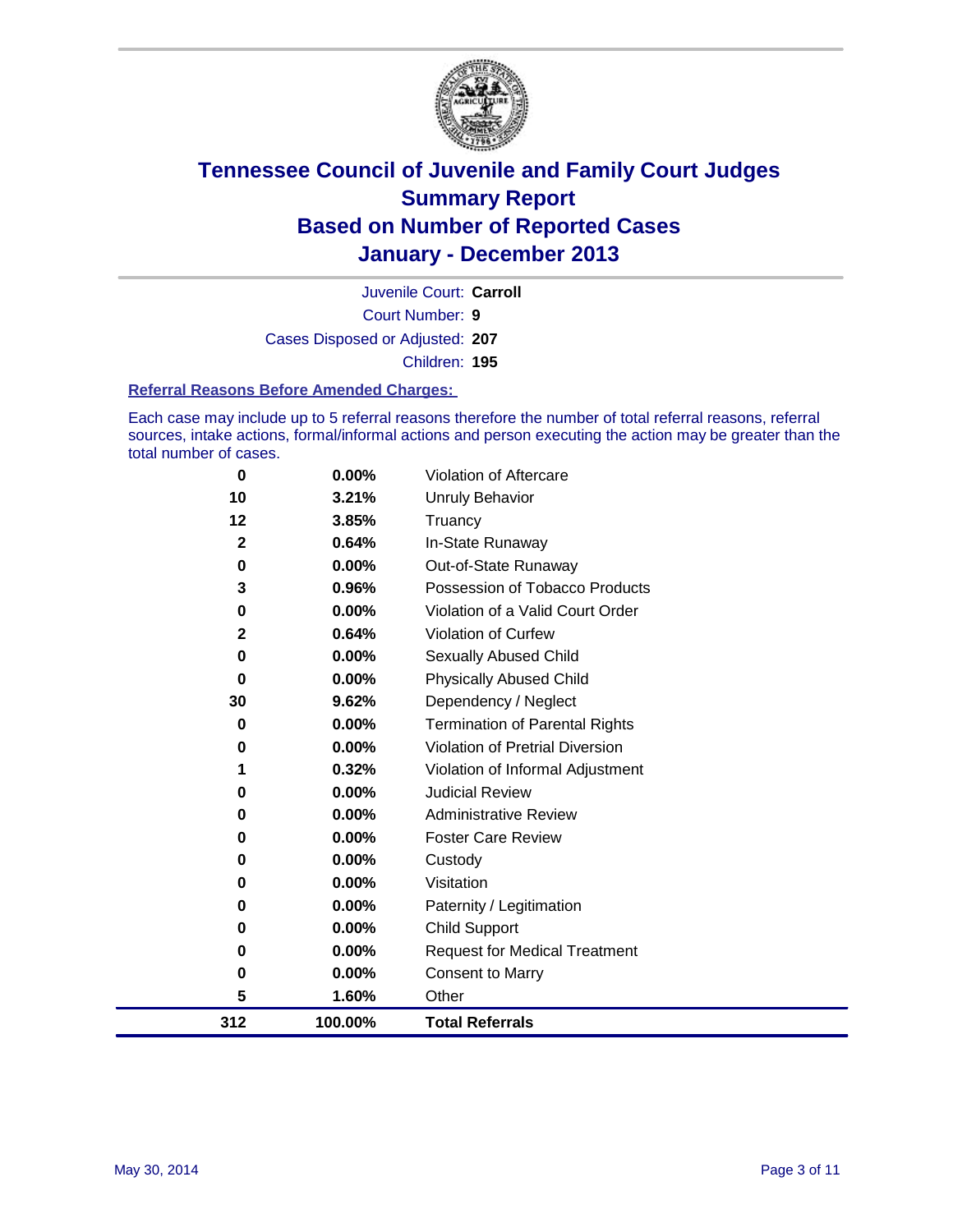

| Juvenile Court: Carroll         |  |
|---------------------------------|--|
| Court Number: 9                 |  |
| Cases Disposed or Adjusted: 207 |  |
| Children: 195                   |  |
| <b>Referral Sources: 1</b>      |  |

| 312          | 100.00%  | <b>Total Referral Sources</b>     |
|--------------|----------|-----------------------------------|
| 0            | $0.00\%$ | Other                             |
| 0            | 0.00%    | Unknown                           |
| 0            | 0.00%    | Hospital                          |
| 0            | 0.00%    | Child & Parent                    |
| 0            | 0.00%    | Victim                            |
| 0            | 0.00%    | <b>Other Court</b>                |
| 0            | 0.00%    | Social Agency                     |
| $\mathbf{2}$ | 0.64%    | <b>Court Staff</b>                |
| $\mathbf 0$  | 0.00%    | <b>District Attorney's Office</b> |
| 1            | 0.32%    | <b>Other State Department</b>     |
| 32           | 10.26%   | <b>DCS</b>                        |
| 0            | 0.00%    | <b>CSA</b>                        |
| 15           | 4.81%    | School                            |
| 0            | 0.00%    | Self                              |
| 3            | 0.96%    | Relatives                         |
| 8            | 2.56%    | Parents                           |
| 251          | 80.45%   | Law Enforcement                   |

### **Age of Child at Referral: 2**

| 195 | 100.00%   | <b>Total Child Count</b> |
|-----|-----------|--------------------------|
| 0   | 0.00%     | <b>Unknown</b>           |
| 0   | $0.00\%$  | Ages 19 and Over         |
| 63  | 32.31%    | Ages 17 through 18       |
| 79  | 40.51%    | Ages 15 through 16       |
| 21  | 10.77%    | Ages 13 through 14       |
| 6   | 3.08%     | Ages 11 through 12       |
| 26  | $13.33\%$ | Ages 10 and Under        |

<sup>1</sup> If different than number of Referral Reasons (312), verify accuracy of your court's data.

<sup>2</sup> One child could be counted in multiple categories, verify accuracy of your court's data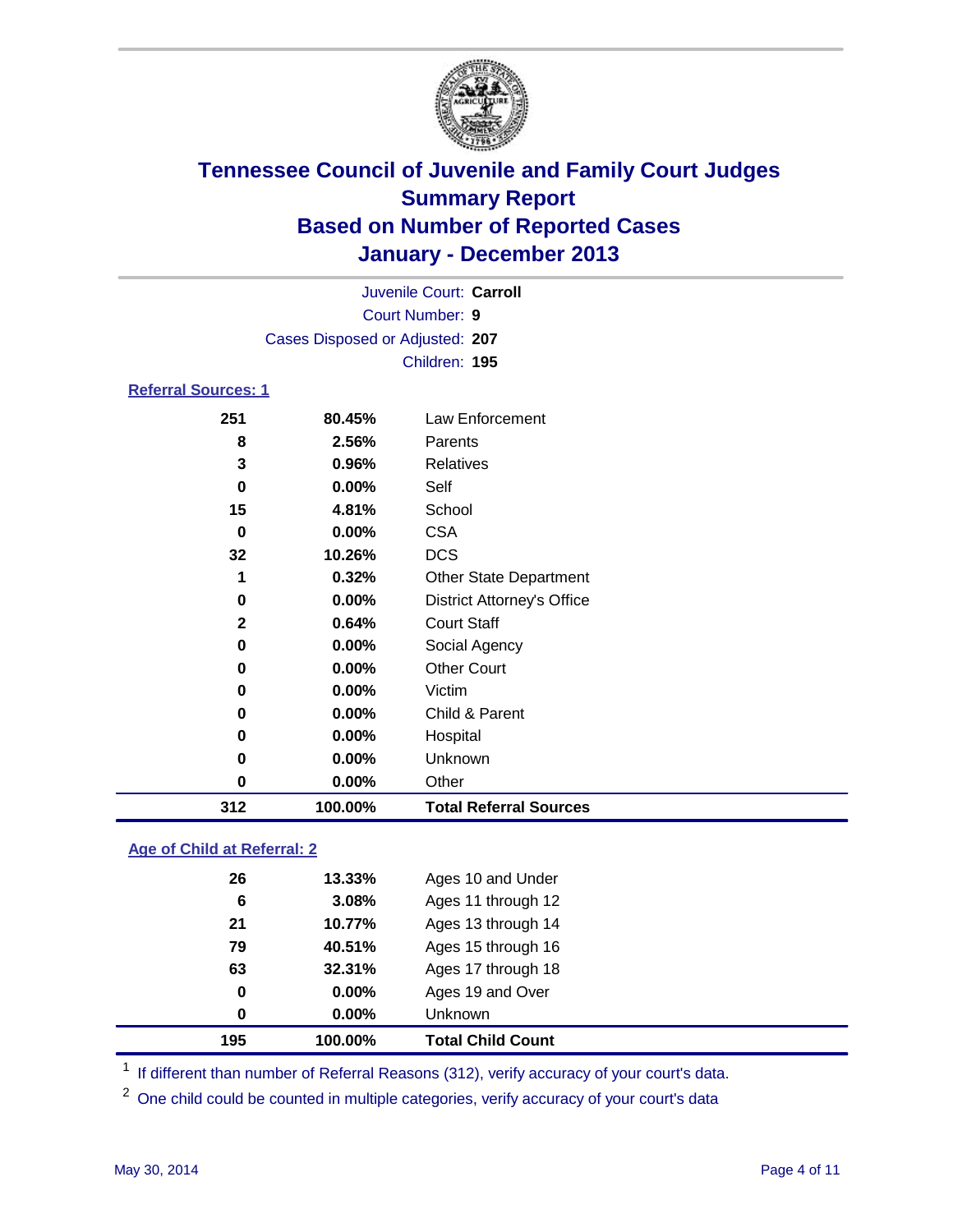

| Juvenile Court: Carroll                 |                                 |                          |  |  |
|-----------------------------------------|---------------------------------|--------------------------|--|--|
|                                         |                                 | Court Number: 9          |  |  |
|                                         | Cases Disposed or Adjusted: 207 |                          |  |  |
|                                         |                                 | Children: 195            |  |  |
| Sex of Child: 1                         |                                 |                          |  |  |
| 115                                     | 58.97%                          | Male                     |  |  |
| 80                                      | 41.03%                          | Female                   |  |  |
| $\bf{0}$                                | 0.00%                           | Unknown                  |  |  |
| 195                                     | 100.00%                         | <b>Total Child Count</b> |  |  |
| Race of Child: 1                        |                                 |                          |  |  |
| 161                                     | 82.56%                          | White                    |  |  |
| 22                                      | 11.28%                          | African American         |  |  |
| $\bf{0}$                                | 0.00%                           | Native American          |  |  |
| 1                                       | 0.51%                           | Asian                    |  |  |
| 10                                      | 5.13%                           | Mixed                    |  |  |
| 1                                       | 0.51%                           | Unknown                  |  |  |
| 195                                     | 100.00%                         | <b>Total Child Count</b> |  |  |
| <b>Hispanic Origin: 1</b>               |                                 |                          |  |  |
|                                         |                                 |                          |  |  |
| 5<br>190                                | 2.56%<br>97.44%                 | Yes<br><b>No</b>         |  |  |
| $\mathbf 0$                             | 0.00%                           | Unknown                  |  |  |
|                                         |                                 |                          |  |  |
| 195                                     | 100.00%                         | <b>Total Child Count</b> |  |  |
| <b>School Enrollment of Children: 1</b> |                                 |                          |  |  |
| 176                                     | 90.26%                          | Yes                      |  |  |
| 19                                      | 9.74%                           | <b>No</b>                |  |  |
| $\mathbf 0$                             | 0.00%                           | Unknown                  |  |  |
| 195                                     | 100.00%                         | <b>Total Child Count</b> |  |  |

One child could be counted in multiple categories, verify accuracy of your court's data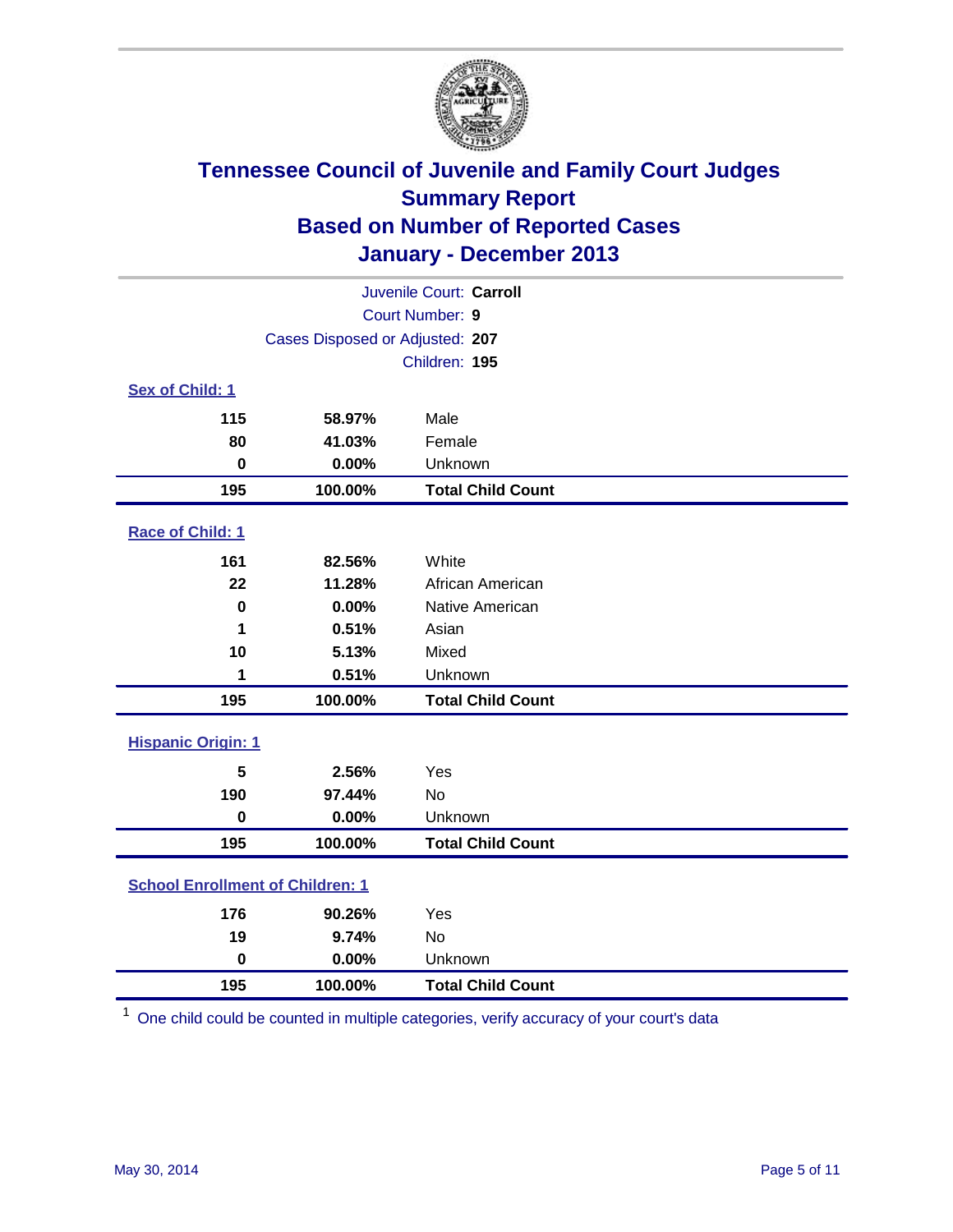

Court Number: **9** Juvenile Court: **Carroll** Cases Disposed or Adjusted: **207** Children: **195**

### **Living Arrangement of Child at Time of Referral: 1**

| 195 | 100.00%  | <b>Total Child Count</b>     |  |
|-----|----------|------------------------------|--|
| 0   | 0.00%    | Other                        |  |
| 0   | $0.00\%$ | Unknown                      |  |
| 0   | $0.00\%$ | Independent                  |  |
| 0   | $0.00\%$ | In an Institution            |  |
| 0   | $0.00\%$ | In a Residential Center      |  |
| 0   | $0.00\%$ | In a Group Home              |  |
| 4   | 2.05%    | With Foster Family           |  |
| 3   | 1.54%    | <b>With Adoptive Parents</b> |  |
| 33  | 16.92%   | <b>With Relatives</b>        |  |
| 14  | 7.18%    | With Father                  |  |
| 68  | 34.87%   | With Mother                  |  |
| 15  | 7.69%    | With Mother and Stepfather   |  |
| 3   | $1.54\%$ | With Father and Stepmother   |  |
| 55  | 28.21%   | With Both Biological Parents |  |
|     |          |                              |  |

#### **Type of Detention: 2**

| 207 | 100.00%  | <b>Total Detention Count</b> |  |
|-----|----------|------------------------------|--|
| 0   | 0.00%    | Other                        |  |
| 205 | 99.03%   | Does Not Apply               |  |
| 1   | 0.48%    | <b>Unknown</b>               |  |
| 0   | $0.00\%$ | <b>Psychiatric Hospital</b>  |  |
| 0   | 0.00%    | Jail - No Separation         |  |
| 0   | 0.00%    | Jail - Partial Separation    |  |
| 0   | $0.00\%$ | Jail - Complete Separation   |  |
| 1   | 0.48%    | Juvenile Detention Facility  |  |
| 0   | 0.00%    | Non-Secure Placement         |  |
|     |          |                              |  |

<sup>1</sup> One child could be counted in multiple categories, verify accuracy of your court's data

<sup>2</sup> If different than number of Cases (207) verify accuracy of your court's data.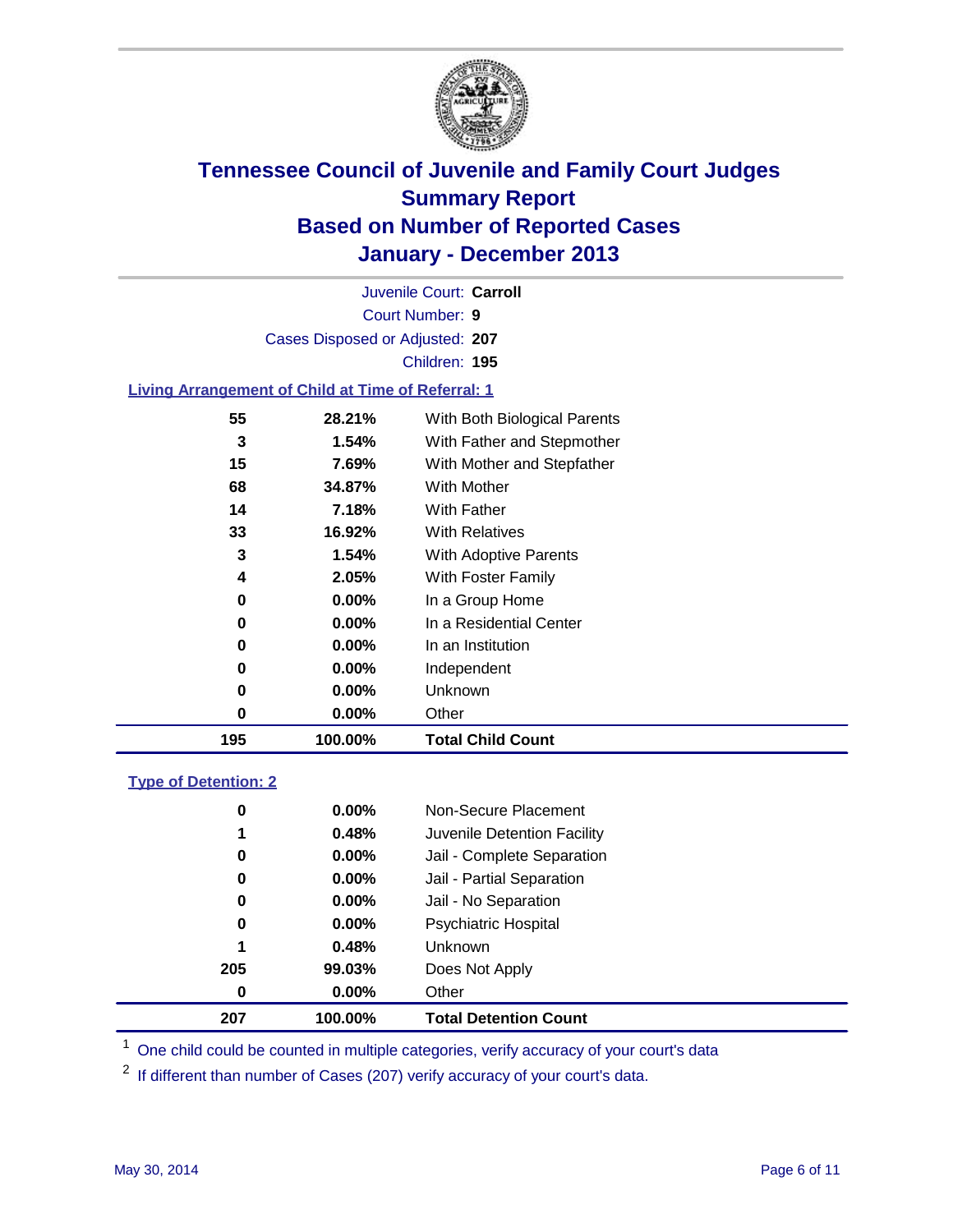

|                                                    | Juvenile Court: Carroll         |                                      |  |  |  |  |  |
|----------------------------------------------------|---------------------------------|--------------------------------------|--|--|--|--|--|
|                                                    | Court Number: 9                 |                                      |  |  |  |  |  |
|                                                    | Cases Disposed or Adjusted: 207 |                                      |  |  |  |  |  |
| Children: 195                                      |                                 |                                      |  |  |  |  |  |
| <b>Placement After Secure Detention Hearing: 1</b> |                                 |                                      |  |  |  |  |  |
| 0                                                  | 0.00%                           | Returned to Prior Living Arrangement |  |  |  |  |  |
| 1                                                  | 0.48%                           | Juvenile Detention Facility          |  |  |  |  |  |
| 0                                                  | 0.00%                           | Jail                                 |  |  |  |  |  |
| 0                                                  | 0.00%                           | Shelter / Group Home                 |  |  |  |  |  |
| 0                                                  | 0.00%                           | <b>Foster Family Home</b>            |  |  |  |  |  |
| 0                                                  | 0.00%                           | <b>Psychiatric Hospital</b>          |  |  |  |  |  |
| U                                                  | 0.00%                           | Unknown                              |  |  |  |  |  |
| 206                                                | 99.52%                          | Does Not Apply                       |  |  |  |  |  |
| 0                                                  | $0.00\%$                        | Other                                |  |  |  |  |  |
| 207                                                | 100.00%                         | <b>Total Placement Count</b>         |  |  |  |  |  |
|                                                    |                                 |                                      |  |  |  |  |  |
| <b>Intake Actions: 2</b>                           |                                 |                                      |  |  |  |  |  |
| 164                                                | 52.56%                          | <b>Petition Filed</b>                |  |  |  |  |  |
| 1                                                  | 0.32%                           | <b>Motion Filed</b>                  |  |  |  |  |  |
| 147                                                | 47.12%                          | <b>Citation Processed</b>            |  |  |  |  |  |
| 0                                                  | 0.00%                           | Notification of Paternity Processed  |  |  |  |  |  |
| 0                                                  | 0.00%                           | Scheduling of Judicial Review        |  |  |  |  |  |
| 0                                                  | 0.00%                           | Scheduling of Administrative Review  |  |  |  |  |  |
| 0                                                  | $0.00\%$                        | Scheduling of Foster Care Review     |  |  |  |  |  |
| 0                                                  | 0.00%                           | Unknown                              |  |  |  |  |  |
| 0                                                  | 0.00%                           | Does Not Apply                       |  |  |  |  |  |
| 0                                                  | 0.00%                           | Other                                |  |  |  |  |  |
| 312                                                | 100.00%                         | <b>Total Intake Count</b>            |  |  |  |  |  |

<sup>1</sup> If different than number of Cases (207) verify accuracy of your court's data.

If different than number of Referral Reasons (312), verify accuracy of your court's data.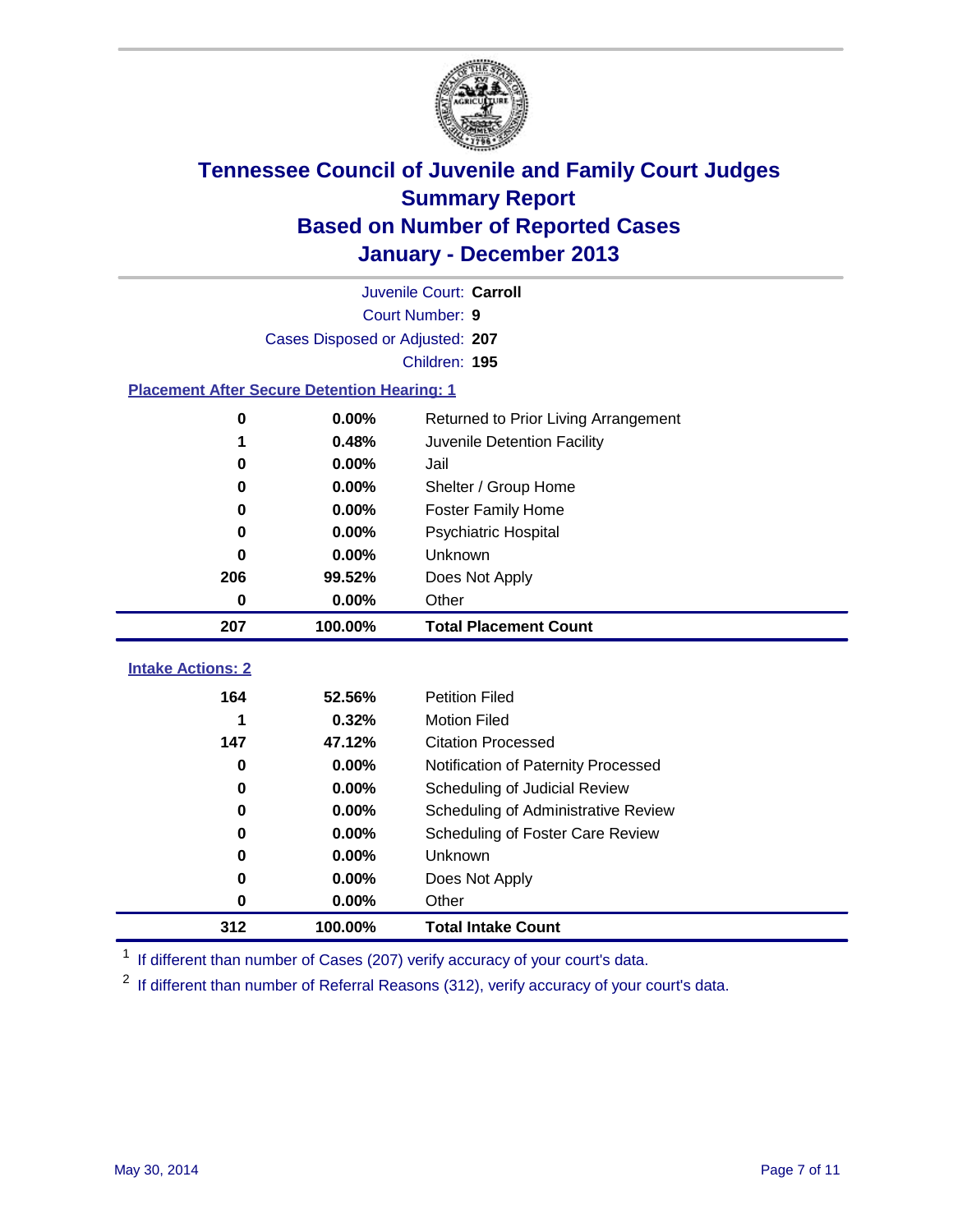

Court Number: **9** Juvenile Court: **Carroll** Cases Disposed or Adjusted: **207** Children: **195**

#### **Last Grade Completed by Child: 1**

| 195          | 100.00% | <b>Total Child Count</b> |
|--------------|---------|--------------------------|
| 0            | 0.00%   | Other                    |
| 0            | 0.00%   | Unknown                  |
| 0            | 0.00%   | Never Attended School    |
| 5            | 2.56%   | Graduated                |
| 3            | 1.54%   | <b>GED</b>               |
| $\bf{0}$     | 0.00%   | Non-Graded Special Ed    |
| 1            | 0.51%   | 12th Grade               |
| 36           | 18.46%  | 11th Grade               |
| 50           | 25.64%  | 10th Grade               |
| 37           | 18.97%  | 9th Grade                |
| 18           | 9.23%   | 8th Grade                |
| 6            | 3.08%   | 7th Grade                |
| 9            | 4.62%   | 6th Grade                |
| 5            | 2.56%   | 5th Grade                |
| $\mathbf 2$  | 1.03%   | 4th Grade                |
| 5            | 2.56%   | 3rd Grade                |
| $\mathbf{2}$ | 1.03%   | 2nd Grade                |
| 1            | 0.51%   | 1st Grade                |
| $\mathbf 2$  | 1.03%   | Kindergarten             |
| $\mathbf{2}$ | 1.03%   | Preschool                |
| 11           | 5.64%   | Too Young for School     |

| <b>Enrolled in Special Education: 1</b> |       |     |  |  |
|-----------------------------------------|-------|-----|--|--|
|                                         | 5.13% | Yes |  |  |

| 195 | 100.00%  | <b>Total Child Count</b> |  |
|-----|----------|--------------------------|--|
| 0   | $0.00\%$ | Unknown                  |  |
| 185 | 94.87%   | No                       |  |
| 10  | 5.13%    | Yes                      |  |

One child could be counted in multiple categories, verify accuracy of your court's data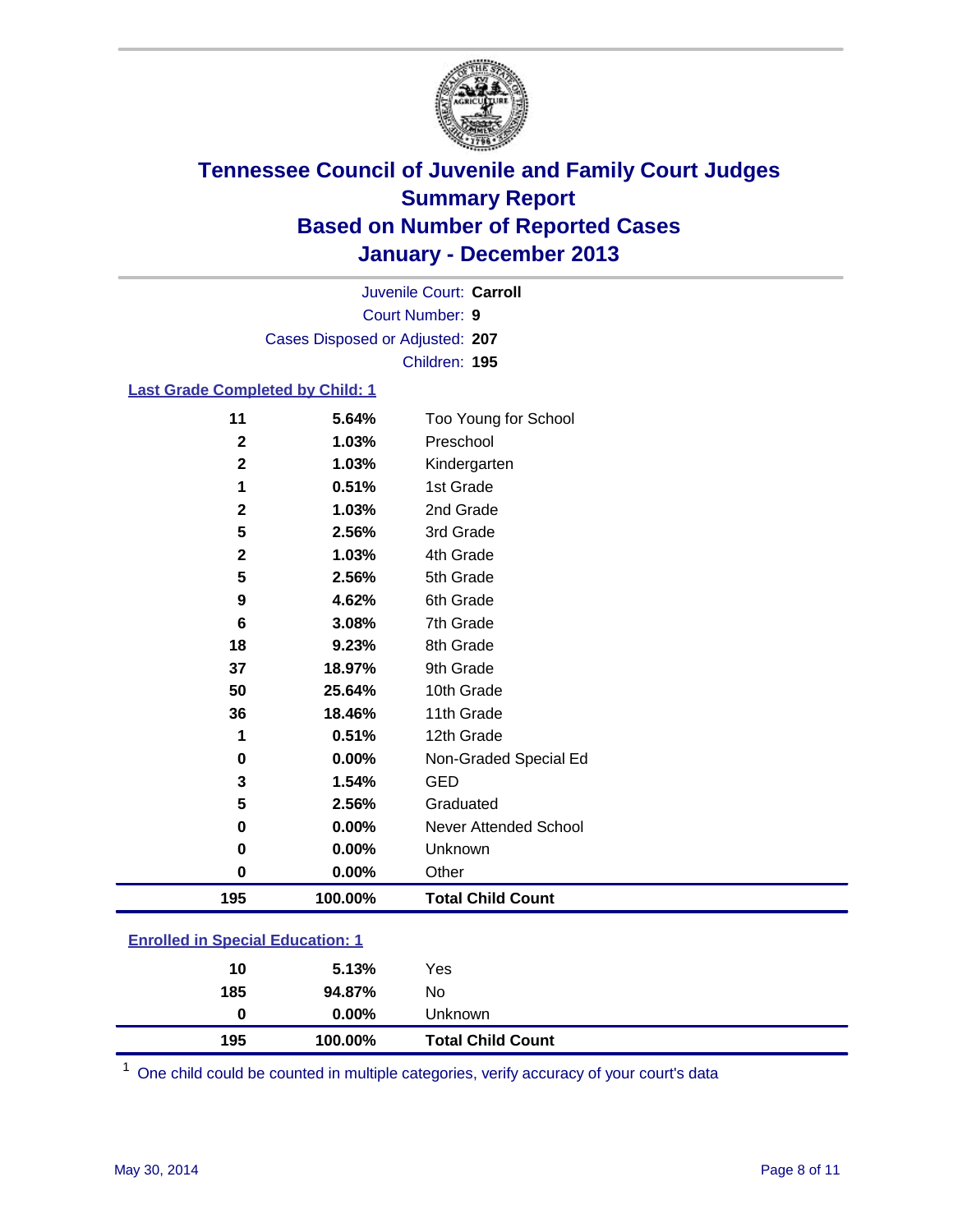

|                              |                                 | Juvenile Court: Carroll   |
|------------------------------|---------------------------------|---------------------------|
|                              |                                 | <b>Court Number: 9</b>    |
|                              | Cases Disposed or Adjusted: 207 |                           |
|                              |                                 | Children: 195             |
| <b>Action Executed By: 1</b> |                                 |                           |
| 312                          | 100.00%                         | Judge                     |
| 0                            | $0.00\%$                        | Magistrate                |
| $\bf{0}$                     | $0.00\%$                        | <b>YSO</b>                |
| 0                            | $0.00\%$                        | Other                     |
| 0                            | $0.00\%$                        | Unknown                   |
| 312                          | 100.00%                         | <b>Total Action Count</b> |

### **Formal / Informal Actions: 1**

| 57               | 18.27%   | Dismissed                                        |
|------------------|----------|--------------------------------------------------|
| 0                | $0.00\%$ | Retired / Nolle Prosequi                         |
| 37               | 11.86%   | <b>Complaint Substantiated Delinquent</b>        |
| 3                | 0.96%    | <b>Complaint Substantiated Status Offender</b>   |
| 29               | 9.29%    | <b>Complaint Substantiated Dependent/Neglect</b> |
| 0                | $0.00\%$ | <b>Complaint Substantiated Abused</b>            |
| 1                | 0.32%    | <b>Complaint Substantiated Mentally III</b>      |
| 179              | 57.37%   | Informal Adjustment                              |
| 0                | $0.00\%$ | <b>Pretrial Diversion</b>                        |
| $\boldsymbol{2}$ | 0.64%    | <b>Transfer to Adult Court Hearing</b>           |
| 0                | $0.00\%$ | Charges Cleared by Transfer to Adult Court       |
| 0                | $0.00\%$ | Special Proceeding                               |
| 0                | $0.00\%$ | <b>Review Concluded</b>                          |
| 3                | 0.96%    | Case Held Open                                   |
| 1                | 0.32%    | Other                                            |
| 0                | $0.00\%$ | Unknown                                          |
| 312              | 100.00%  | <b>Total Action Count</b>                        |

<sup>1</sup> If different than number of Referral Reasons (312), verify accuracy of your court's data.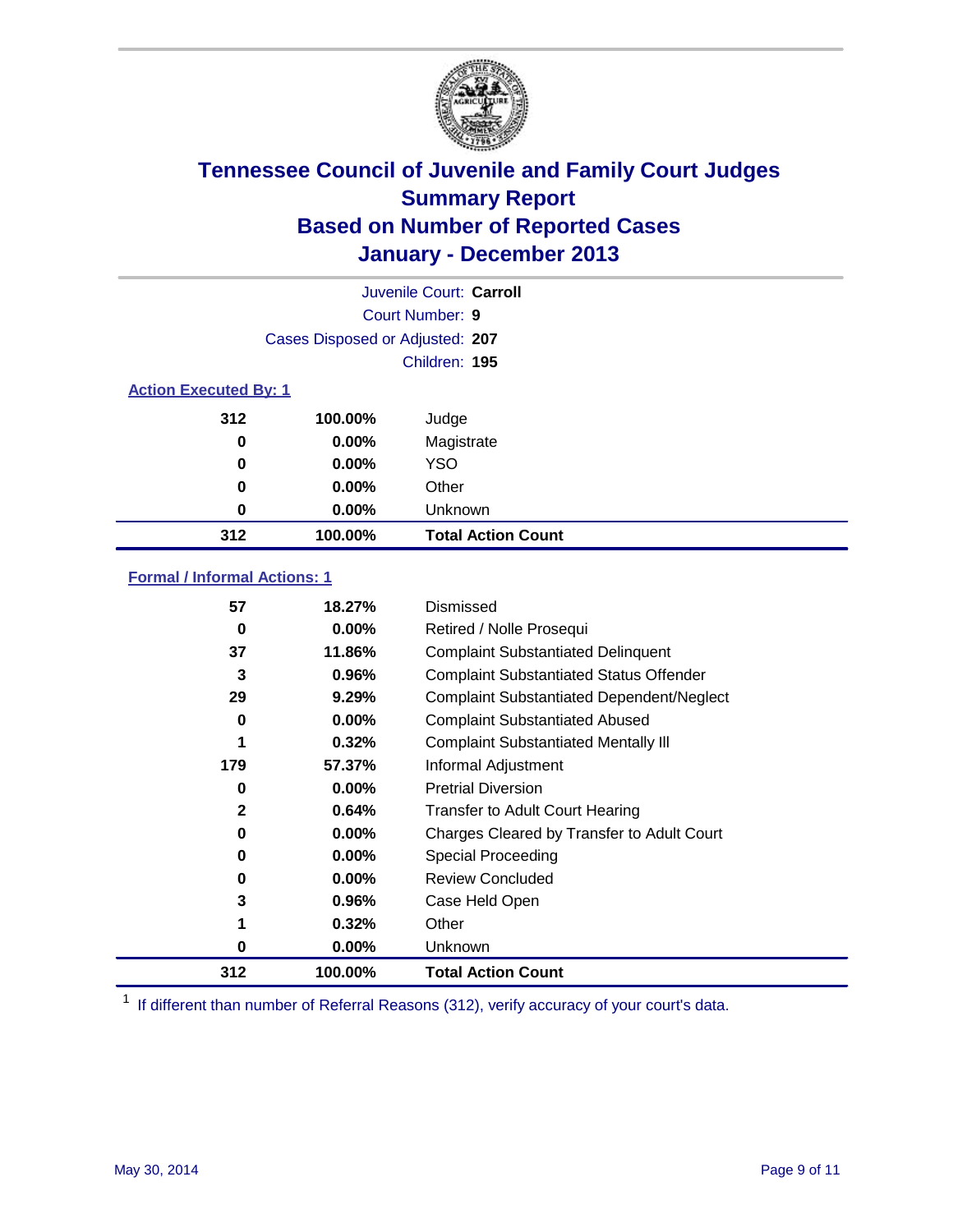

|                       |                                 | Juvenile Court: Carroll                               |
|-----------------------|---------------------------------|-------------------------------------------------------|
|                       |                                 | Court Number: 9                                       |
|                       | Cases Disposed or Adjusted: 207 |                                                       |
|                       |                                 | Children: 195                                         |
| <b>Case Outcomes:</b> |                                 | There can be multiple outcomes for one child or case. |
| 25                    | 5.83%                           | Case Dismissed                                        |
| 0                     | 0.00%                           | Case Retired or Nolle Prosequi                        |
| 76                    | 17.72%                          | Warned / Counseled                                    |
| 1                     | 0.23%                           | Held Open For Review                                  |
| 60                    | 13.99%                          | Supervision / Probation to Juvenile Court             |
| 0                     | 0.00%                           | <b>Probation to Parents</b>                           |
| 0                     | 0.00%                           | Referral to Another Entity for Supervision / Service  |
| 1                     | 0.23%                           | Referred for Mental Health Counseling                 |
| 1                     | 0.23%                           | Referred for Alcohol and Drug Counseling              |
| 0                     | 0.00%                           | Referred to Alternative School                        |
| 0                     | 0.00%                           | Referred to Private Child Agency                      |
| 18                    | 4.20%                           | Referred to Defensive Driving School                  |
| 0                     | 0.00%                           | Referred to Alcohol Safety School                     |
| 35                    | 8.16%                           | Referred to Juvenile Court Education-Based Program    |
| 7                     | 1.63%                           | Driver's License Held Informally                      |
| 0                     | 0.00%                           | <b>Voluntary Placement with DMHMR</b>                 |
| 0                     | 0.00%                           | <b>Private Mental Health Placement</b>                |
| 0                     | 0.00%                           | <b>Private MR Placement</b>                           |
| 0                     | 0.00%                           | Placement with City/County Agency/Facility            |
| 0                     | 0.00%                           | Placement with Relative / Other Individual            |
| 1                     | 0.23%                           | Fine                                                  |
| 2                     | 0.47%                           | <b>Public Service</b>                                 |
| 7                     | 1.63%                           | Restitution                                           |
| 0                     | 0.00%                           | <b>Runaway Returned</b>                               |
| 7                     | 1.63%                           | No Contact Order                                      |
| 20                    | 4.66%                           | Injunction Other than No Contact Order                |
| 56                    | 13.05%                          | <b>House Arrest</b>                                   |
| $6\phantom{1}6$       | 1.40%                           | <b>Court Defined Curfew</b>                           |
| 0                     | 0.00%                           | Dismissed from Informal Adjustment                    |
| 0                     | 0.00%                           | Dismissed from Pretrial Diversion                     |
| 0                     | 0.00%                           | Released from Probation                               |
| 1                     | 0.23%                           | <b>Transferred to Adult Court</b>                     |
| 0                     | 0.00%                           | <b>DMHMR Involuntary Commitment</b>                   |